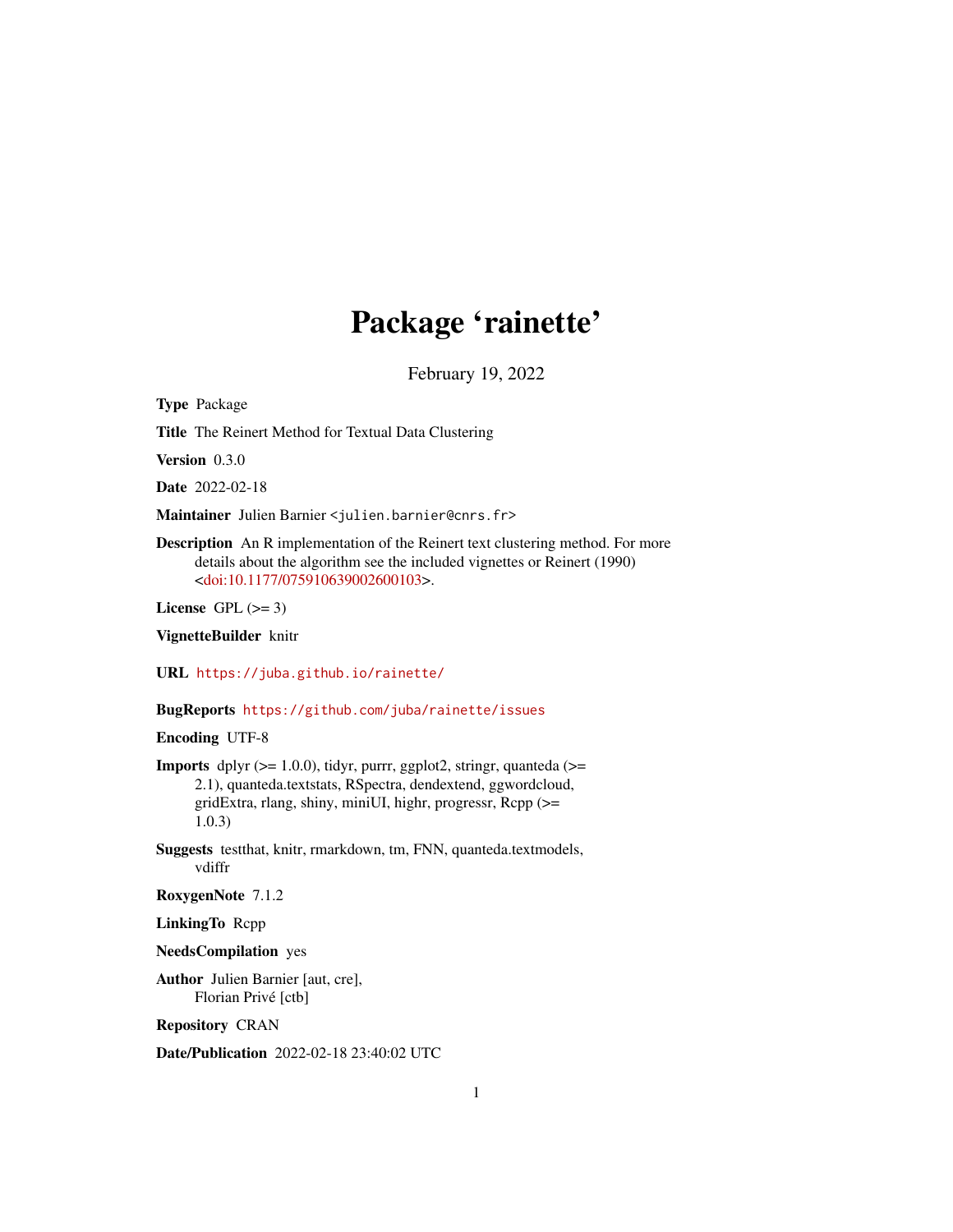# <span id="page-1-0"></span>R topics documented:

|       | $\overline{4}$ |
|-------|----------------|
|       | $\overline{4}$ |
|       |                |
|       | 5              |
|       | -6             |
|       |                |
|       |                |
|       |                |
|       |                |
|       |                |
|       |                |
|       |                |
|       |                |
|       |                |
|       |                |
|       |                |
|       |                |
|       |                |
| Index | 21             |

<span id="page-1-1"></span>clusters\_by\_doc\_table *Returns the number of segment of each cluster for each source document*

# Description

Returns the number of segment of each cluster for each source document

# Usage

```
clusters_by_doc_table(obj, clust_var = NULL, doc_id = NULL, prop = FALSE)
```
#### Arguments

| obi       | a corpus, tokens or dtm object                              |
|-----------|-------------------------------------------------------------|
| clust var | name of the docvar with the clusters                        |
| doc id    | docvar identifying the source document                      |
| prop      | if TRUE, returns the percentage of each cluster by document |

# Details

This function is only useful for previously segmented corpus. If doc\_id is NULL and there is a sement\_source docvar, it will be used instead.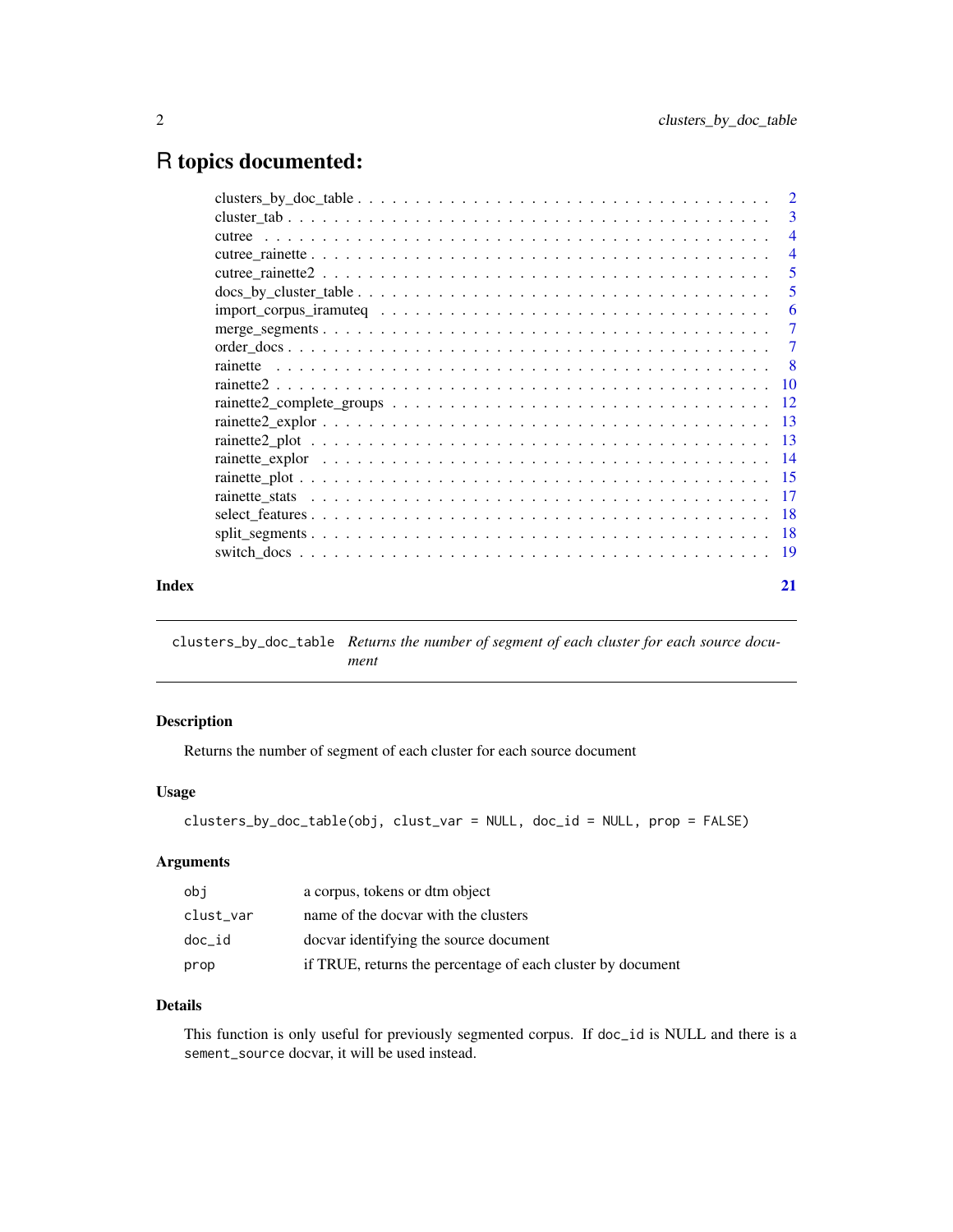<span id="page-2-0"></span>cluster\_tab 3

#### See Also

[docs\\_by\\_cluster\\_table\(\)](#page-4-1)

# Examples

```
require(quanteda)
corpus <- data_corpus_inaugural
corpus <- head(corpus, n = 10)
corpus <- split_segments(corpus)
tok <- tokens(corpus, remove_punct = TRUE)
tok <- tokens_remove(tok, stopwords("en"))
dtm <- dfm(tok, tolower = TRUE)
dtm <- dfm_trim(dtm, min_docfreq = 2)
res \le- rainette(dtm, k = 3, min_segment_size = 15)
corpus$cluster <- cutree(res, k = 3)
clusters_by_doc_table(corpus, clust_var = "cluster", prop = TRUE)
```
cluster\_tab *Split a dtm into two clusters with reinert algorithm*

# Description

Split a dtm into two clusters with reinert algorithm

#### Usage

 $cluster_table(dtm, cc_test = 0.3, tsj = 3)$ 

# Arguments

| dtm     | to be split, passed by rainette                                                  |
|---------|----------------------------------------------------------------------------------|
| cc test | maximum contingency coefficient value for the feature to be kept in both groups. |
| tsi     | minimum feature frequency in the dtm                                             |

#### Details

Internal function, not to be used directly

#### Value

An object of class hclust and rainette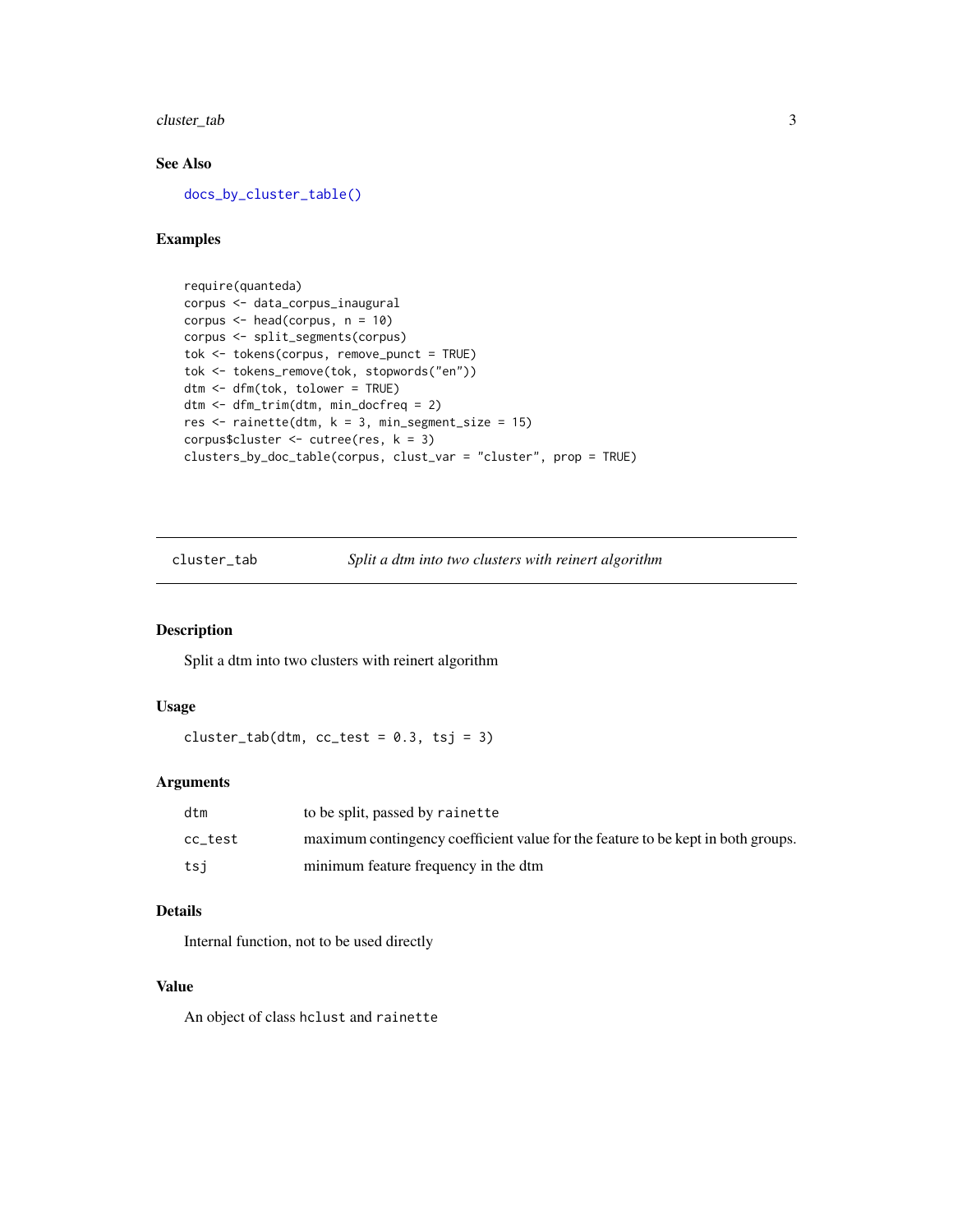<span id="page-3-0"></span>

# Description

Cut a tree into groups

# Usage

cutree(tree, ...)

#### Arguments

| tree     | the holast tree object to be cut  |
|----------|-----------------------------------|
| $\cdots$ | arguments passed to other methods |

# Details

If tree is of class rainette, invokes [cutree\\_rainette\(\)](#page-3-1). Otherwise, just run [stats::cutree\(\)](#page-0-0).

#### Value

A vector with group membership.

<span id="page-3-1"></span>cutree\_rainette *Cut a rainette result tree into groups of documents*

# Description

Cut a rainette result tree into groups of documents

# Usage

 $cutree\_rainette(hres, k = NULL, h = NULL, ...)$ 

# Arguments

| hres | the rainette result object to be cut |
|------|--------------------------------------|
| k    | the desired number of clusters       |
| h    | unsupported                          |
|      | arguments passed to other methods    |

# Value

A vector with group membership.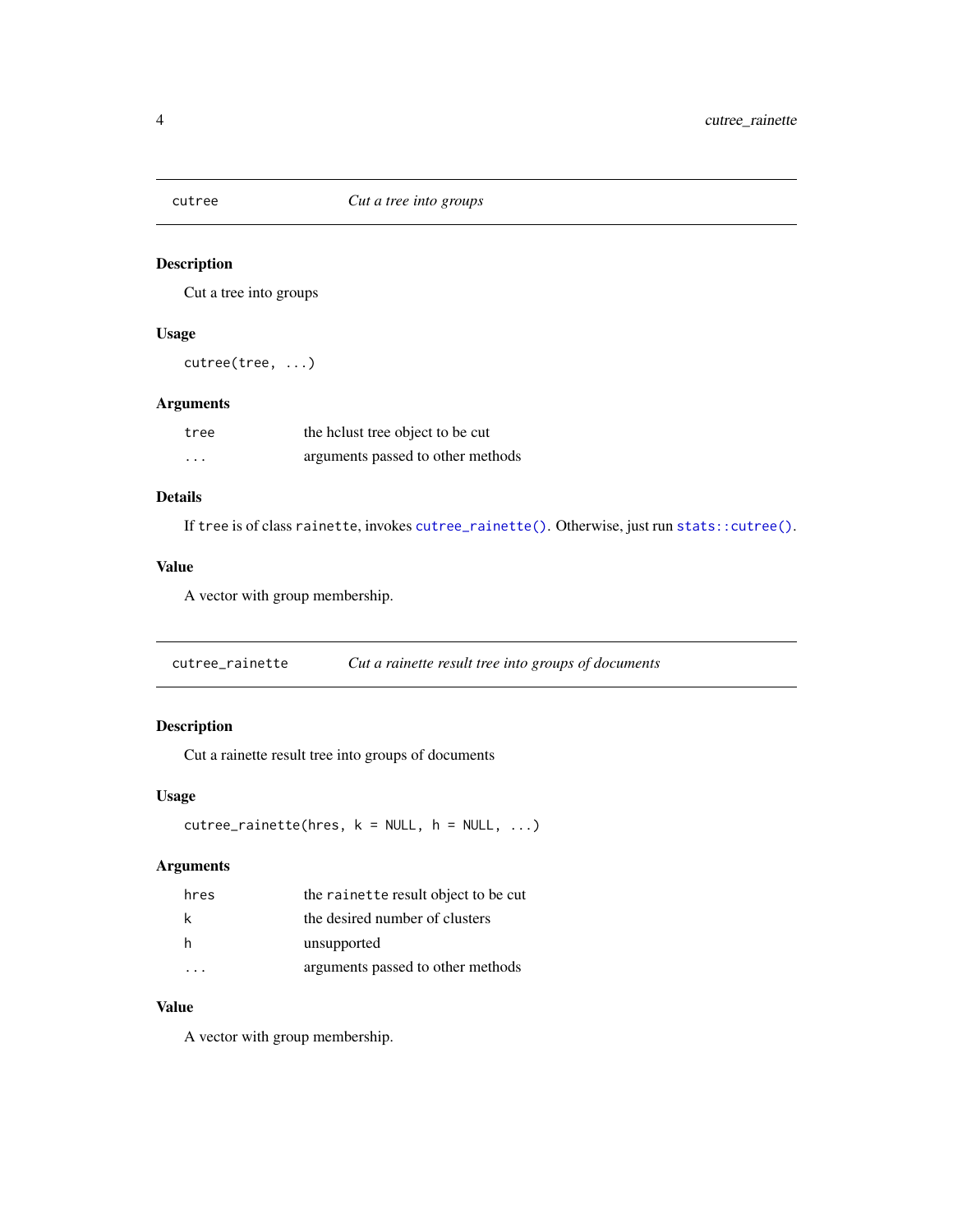<span id="page-4-2"></span><span id="page-4-0"></span>cutree\_rainette2 *Cut a rainette2 result object into groups of documents*

#### Description

Cut a rainette2 result object into groups of documents

#### Usage

```
cutree\_rainette2(res, k, criterion = c("chi2", "n"), ...
```
# Arguments

| res       | the rainette2 result object to be cut                                                                                                           |
|-----------|-------------------------------------------------------------------------------------------------------------------------------------------------|
| k         | the desired number of clusters                                                                                                                  |
| criterion | criterion to use to choose the best partition. chi2 means the partition with the<br>maximum sum of chi2, n the partition with the maximum size. |
| $\ddotsc$ | arguments passed to other methods                                                                                                               |

# Value

A vector with group membership.

### See Also

[rainette2\\_complete\\_groups\(\)](#page-11-1)

<span id="page-4-1"></span>docs\_by\_cluster\_table *Returns, for each cluster, the number of source documents with at least n segments of this cluster*

# Description

Returns, for each cluster, the number of source documents with at least n segments of this cluster

# Usage

```
docs_by_cluster_table(obj, clust_var = NULL, doc_id = NULL, threshold = 1)
```
## Arguments

| obi       | a corpus, tokens or dtm object                                                                  |
|-----------|-------------------------------------------------------------------------------------------------|
| clust_var | name of the docvar with the clusters                                                            |
| doc_id    | docvar identifying the source document                                                          |
| threshold | the minimal number of segments of a given cluster that a document must include<br>to be counted |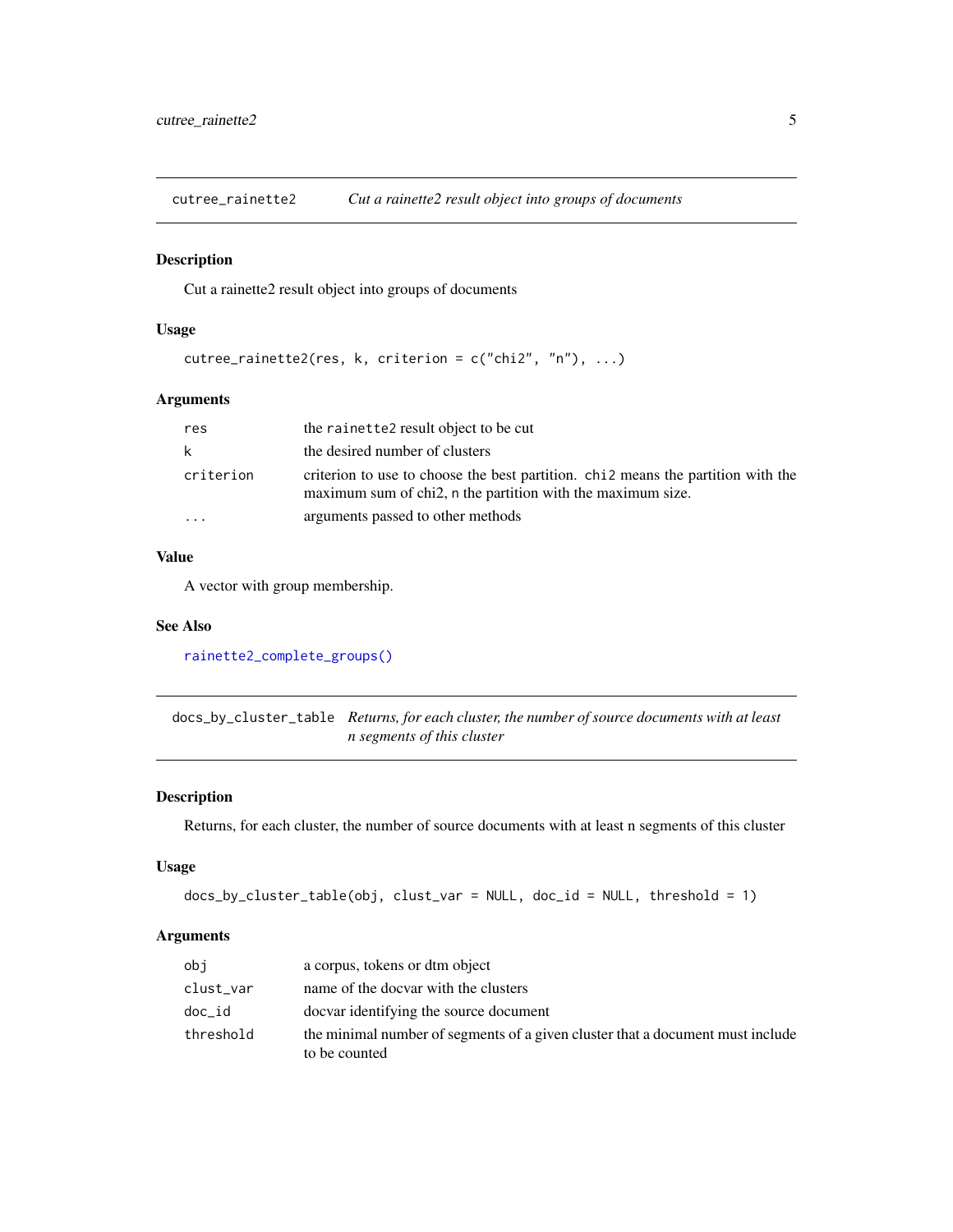#### <span id="page-5-0"></span>Details

This function is only useful for previously segmented corpus. If doc\_id is NULL and there is a sement\_source docvar, it will be used instead.

# See Also

[clusters\\_by\\_doc\\_table\(\)](#page-1-1)

#### Examples

```
require(quanteda)
corpus <- data_corpus_inaugural
corpus <- head(corpus, n = 10)
corpus <- split_segments(corpus)
tok <- tokens(corpus, remove_punct = TRUE)
tok <- tokens_remove(tok, stopwords("en"))
dtm <- dfm(tok, tolower = TRUE)
dtm <- dfm_trim(dtm, min_docfreq = 2)
res \le rainette(dtm, k = 3, min_segment_size = 15)
corpus$cluster <- cutree(res, k = 3)
docs_by_cluster_table(corpus, clust_var = "cluster")
```
import\_corpus\_iramuteq

*Import a corpus in Iramuteq format*

#### Description

Import a corpus in Iramuteq format

#### Usage

```
import_corpus_iramuteq(f, id_var = NULL, thematics = c("remove", "split"), ...)
```
# Arguments

| $\mathsf{f}$            | a file name or a connection                                                                                                      |
|-------------------------|----------------------------------------------------------------------------------------------------------------------------------|
| id var                  | name of metadata variable to be used as documents id                                                                             |
| thematics               | if "remove", thematics lines are removed. If "split", texts as splitted at each<br>thematic, and metadata duplicated accordingly |
| $\cdot$ $\cdot$ $\cdot$ | arguments passed to file if f is a file name.                                                                                    |

#### Details

A description of the Iramuteq corpus format can be found here : [http://www.iramuteq.org/](http://www.iramuteq.org/documentation/html/2-2-2-les-regles-de-formatages) [documentation/html/2-2-2-les-regles-de-formatages](http://www.iramuteq.org/documentation/html/2-2-2-les-regles-de-formatages)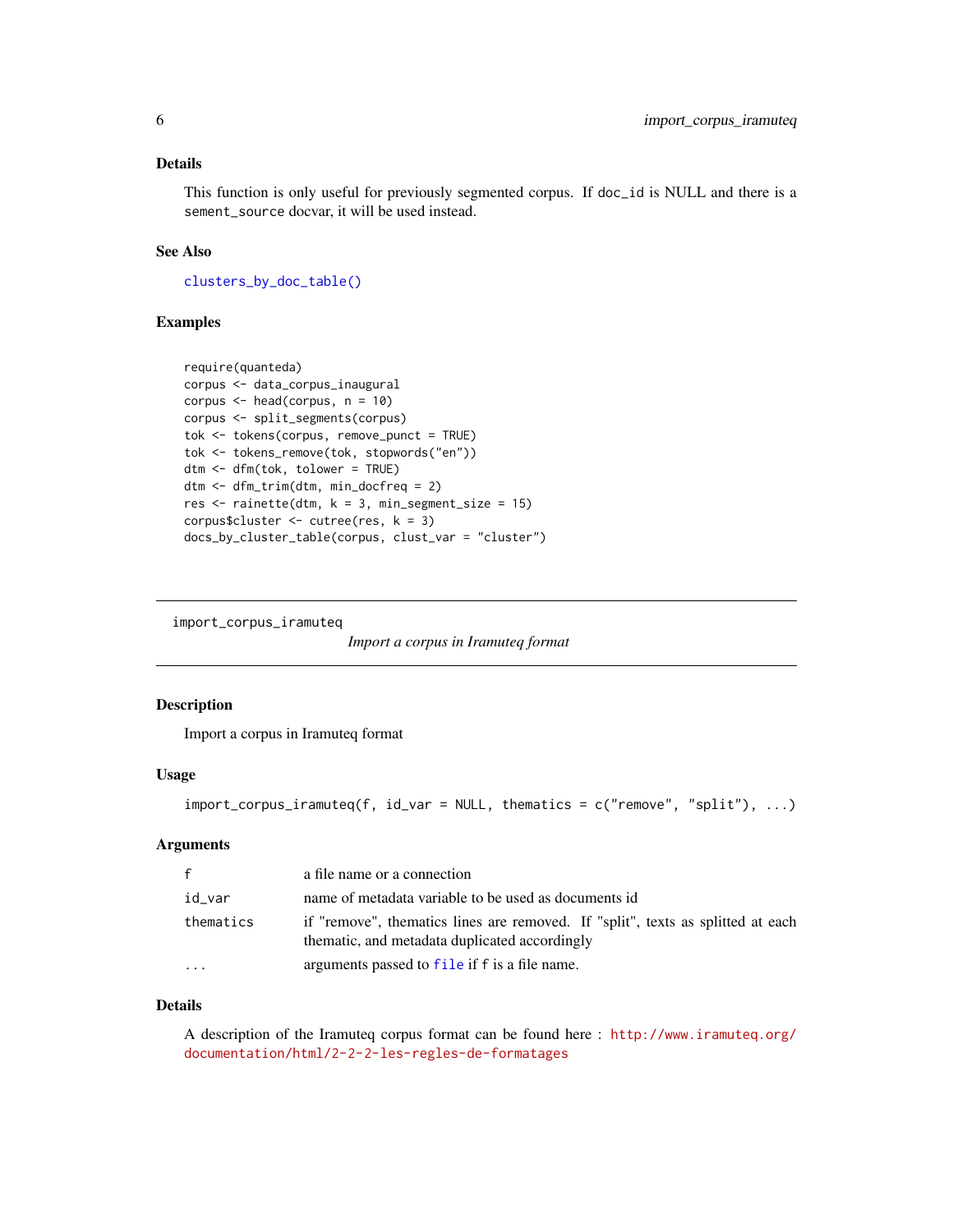# <span id="page-6-0"></span>Value

A quanteda corpus object. Note that metadata variables in docvars are all imported as characters.

merge\_segments *Merges segments according to minimum segment size*

#### Description

rainette\_uc\_index docvar

#### Usage

```
merge_segments(dtm, min_segment_size = 10, doc_id = NULL)
```
# Arguments

| dtm              | dtm of segments                                                   |
|------------------|-------------------------------------------------------------------|
| min_segment_size |                                                                   |
|                  | minimum number of forms by segment                                |
| doc id           | character name of a dtm docvar which identifies source documents. |

# Details

If  $min\_segment\_size == 0$ , no segments are merged together. If  $min\_segment\_size > 0$  then doc\_id must be provided unless the corpus comes from split\_segments, in this case segment\_source is used by default.

#### Value

the original dtm with a new rainette\_uc\_id docvar.

order\_docs *return documents indices ordered by CA first axis coordinates*

#### Description

return documents indices ordered by CA first axis coordinates

#### Usage

```
order_docs(m)
```
#### Arguments

m dtm on which to compute the CA and order documents, converted to an integer matrix.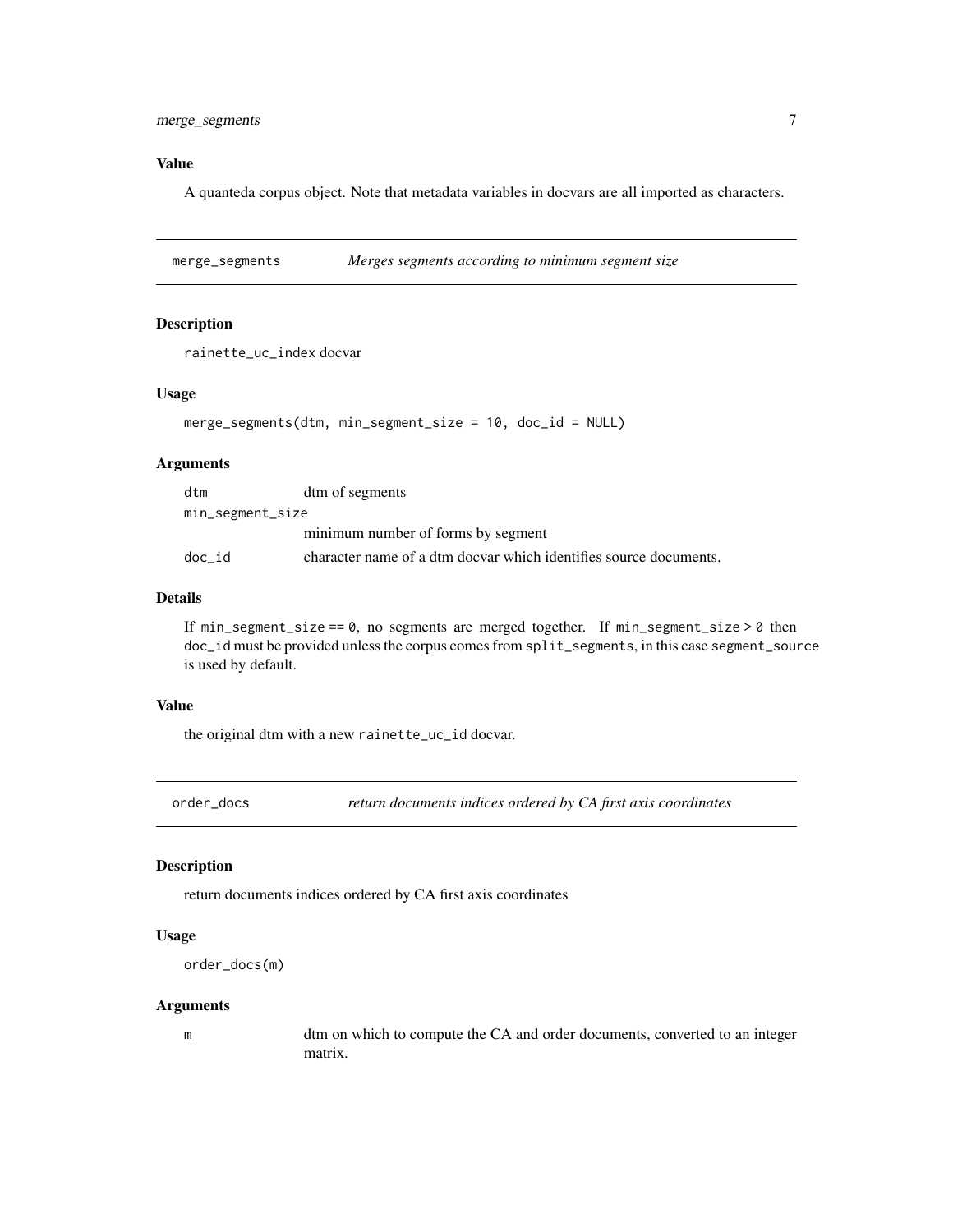# <span id="page-7-0"></span>Details

Internal function, not to be used directly

# Value

ordered list of document indices

<span id="page-7-1"></span>rainette *Corpus clustering based on the Reinert method - Simple clustering*

# Description

Corpus clustering based on the Reinert method - Simple clustering

# Usage

```
rainette(
  dtm,
 k = 10,
 min_segment_size = 0,
 doc_id = NULL,min_split_members = 5,
 cc\_test = 0.3,
  tsj = 3,
 min_members,
 min_uc_size
)
```
# Arguments

| dtm               | quanteda dfm object of documents to cluster, usually the result of split_segments() |  |
|-------------------|-------------------------------------------------------------------------------------|--|
| k                 | maximum number of clusters to compute                                               |  |
| min_segment_size  |                                                                                     |  |
|                   | minimum number of forms by document                                                 |  |
| $doc_id$          | character name of a dtm docvar which identifies source documents.                   |  |
| min_split_members |                                                                                     |  |
|                   | don't try to split groups with fewer members                                        |  |
| cc_test           | contingency coefficient value for feature selection                                 |  |
| tsj               | minimum frequency value for feature selection                                       |  |
| min_members       | deprecated, use min_split_members instead                                           |  |
| $min\_uc\_size$   | deprecated, use min_segment_size instead                                            |  |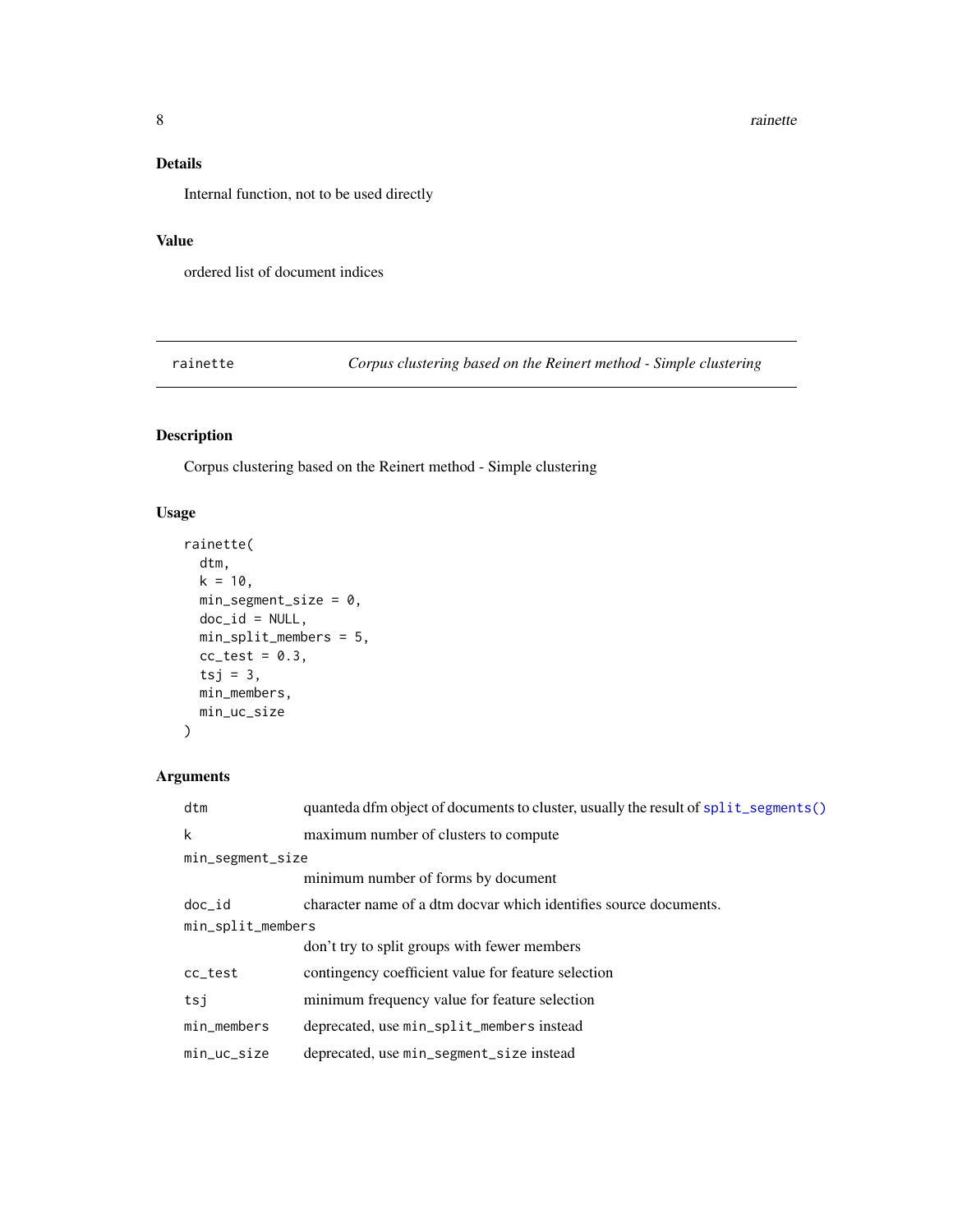#### <span id="page-8-0"></span>rainette **9**

#### Details

See the references for original articles on the method. Computations and results may differ quite a bit, see the package vignettes for more details.

The dtm object is automatically converted to boolean.

If min\_segment\_size > 0 then doc\_id must be provided unless the corpus comes from split\_segments, in this case segment\_source is used by default.

# Value

The result is a list of both class hclust and rainette. Besides the elements of an hclust object, two more results are available :

- uce\_groups give the group of each document for each k
- group give the group of each document for the maximum value of k available

# References

- Reinert M, Une méthode de classification descendante hiérarchique : application à l'analyse lexicale par contexte, Cahiers de l'analyse des données, Volume 8, Numéro 2, 1983. [http:](http://www.numdam.org/item/?id=CAD_1983__8_2_187_0) [//www.numdam.org/item/?id=CAD\\_1983\\_\\_8\\_2\\_187\\_0](http://www.numdam.org/item/?id=CAD_1983__8_2_187_0)
- Reinert M., Alceste une méthodologie d'analyse des données textuelles et une application: Aurelia De Gerard De Nerval, Bulletin de Méthodologie Sociologique, Volume 26, Numéro 1, 1990. doi: [10.1177/075910639002600103](https://doi.org/10.1177/075910639002600103)

#### See Also

[split\\_segments\(\)](#page-17-1), [rainette2\(\)](#page-9-1), [cutree\\_rainette\(\)](#page-3-1), [rainette\\_plot\(\)](#page-14-1), [rainette\\_explor\(\)](#page-13-1)

#### Examples

```
require(quanteda)
corpus <- data_corpus_inaugural
corpus \leq head(corpus, n = 10)
corpus <- split_segments(corpus)
tok <- tokens(corpus, remove_punct = TRUE)
tok <- tokens_remove(tok, stopwords("en"))
dtm <- dfm(tok, tolower = TRUE)
dtm <- dfm_trim(dtm, min_docfreq = 3)
res \le- rainette(dtm, k = 3, min_segment_size = 15)
```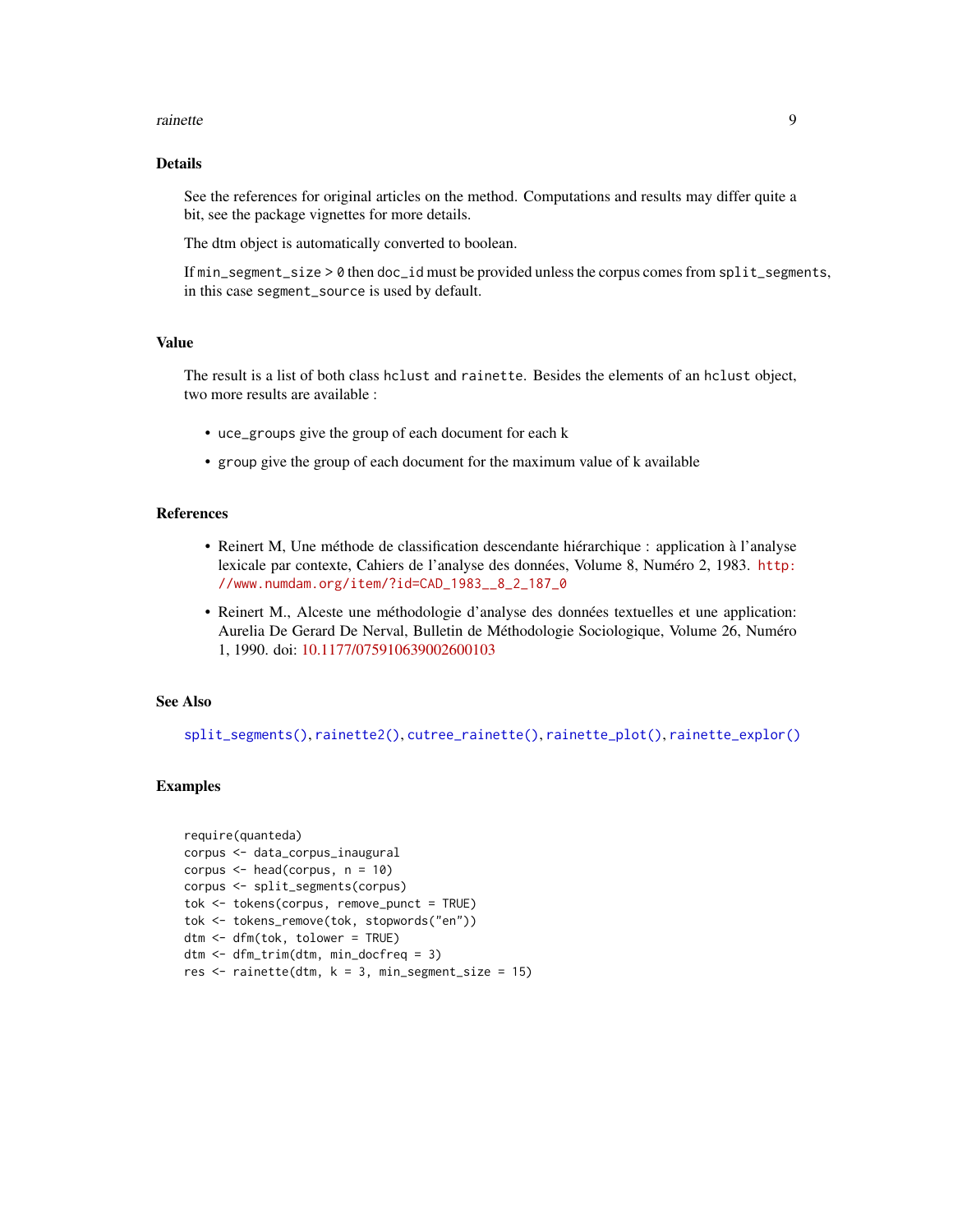# <span id="page-9-1"></span><span id="page-9-0"></span>Description

Corpus clustering based on the Reinert method - Double clustering

# Usage

```
rainette2(
 x,
 y = NULL,max_k = 5,
 min_segment_size1 = 10,
 min_segment_size2 = 15,
 doc_id = NULL,min_members = 10,
 min_{chi2} = 3.84,parallel = FALSE,
  full = TRUE,uc_size1,
 uc_size2,
  ...
\mathcal{L}
```
# Arguments

| $\mathsf{x}$      | either a quanteda dfm object or the result of rainette()                                                                            |
|-------------------|-------------------------------------------------------------------------------------------------------------------------------------|
| У                 | if $x$ is a rainette() result, this must be another rainette() result from same<br>dfm but with different uc size.                  |
| max_k             | maximum number of clusters to compute                                                                                               |
| min_segment_size1 |                                                                                                                                     |
|                   | if x is a dfm, minimum uc size for first clustering                                                                                 |
| min_segment_size2 |                                                                                                                                     |
|                   | if x is a dfm, minimum uc size for second clustering                                                                                |
| doc_id            | character name of a dtm docvar which identifies source documents.                                                                   |
| min_members       | minimum members of each cluster                                                                                                     |
| $min_{1chi2$      | minimum chi2 for each cluster                                                                                                       |
| parallel          | if TRUE, use parallel: : mclapply to compute partitions (won't work on Win-<br>dows, uses more RAM)                                 |
| full              | if TRUE, all crossed groups are kept to compute optimal partitions, otherwise<br>only the most mutually associated groups are kept. |
| uc_size1          | deprecated, use min_segment_size1 instead                                                                                           |
| $uc\_size2$       | deprecated, use min_segment_size2 instead                                                                                           |
| $\cdots$          | if x is a dfm object, parameters passed to $\mathsf{rainette}()$ for both simple clusterings                                        |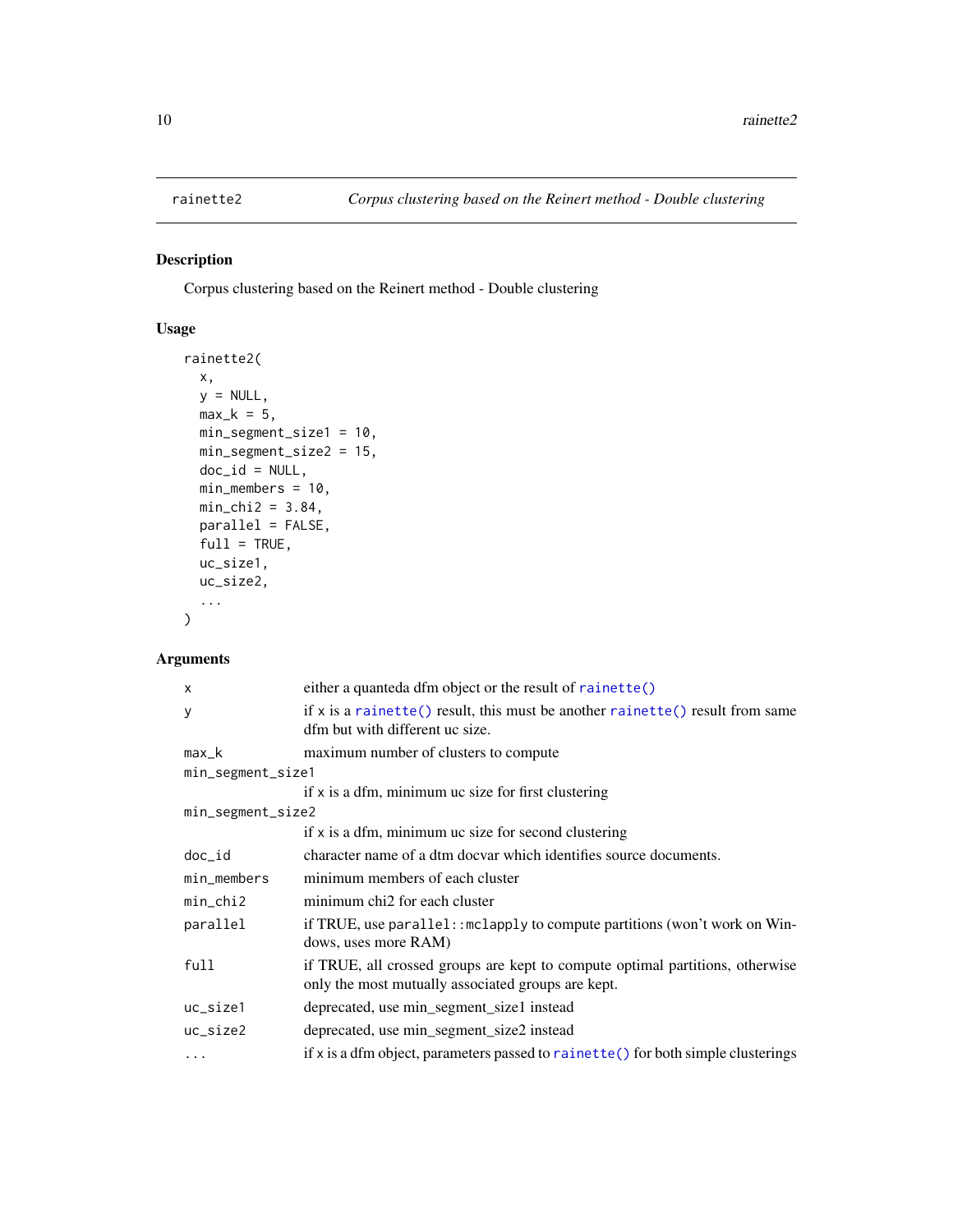#### <span id="page-10-0"></span>rainette2 11

#### Details

You can pass a quanteda dfm as x object, the function then performs two simple clustering with varying minimum uc size, and then proceed to find optimal partitions based on the results of both clusterings.

If both clusterings have already been computed, you can pass them as x and y arguments and the function will only look for optimal partitions.

doc\_id must be provided unless the corpus comes from split\_segments, in this case segment\_source is used by default.

If full = FALSE, computation may be much faster, but the chi2 criterion will be the only one available for best partition detection, and the result may not be optimal.

For more details on optimal partitions search algorithm, please see package vignettes.

# Value

A tibble with optimal partitions found for each available value of k as rows, and the following columns :

- clusters list of the crossed original clusters used in the partition
- k the number of clusters
- chi2 sum of the chi2 value of each cluster
- n sum of the size of each cluster
- groups group membership of each document for this partition (NA if not assigned)

#### References

- Reinert M, Une méthode de classification descendante hiérarchique : application à l'analyse lexicale par contexte, Cahiers de l'analyse des données, Volume 8, Numéro 2, 1983. [http:](http://www.numdam.org/item/?id=CAD_1983__8_2_187_0) [//www.numdam.org/item/?id=CAD\\_1983\\_\\_8\\_2\\_187\\_0](http://www.numdam.org/item/?id=CAD_1983__8_2_187_0)
- Reinert M., Alceste une méthodologie d'analyse des données textuelles et une application: Aurelia De Gerard De Nerval, Bulletin de Méthodologie Sociologique, Volume 26, Numéro 1, 1990. doi: [10.1177/075910639002600103](https://doi.org/10.1177/075910639002600103)

#### See Also

[rainette\(\)](#page-7-1), [cutree\\_rainette2\(\)](#page-4-2), [rainette2\\_plot\(\)](#page-12-1), [rainette2\\_explor\(\)](#page-12-2)

#### Examples

```
require(quanteda)
corpus <- data_corpus_inaugural
corpus \leq head(corpus, n = 10)
corpus <- split_segments(corpus)
tok <- tokens(corpus, remove_punct = TRUE)
tok <- tokens_remove(tok, stopwords("en"))
dtm <- dfm(tok, tolower = TRUE)
dtm <- dfm_trim(dtm, min_docfreq = 3)
```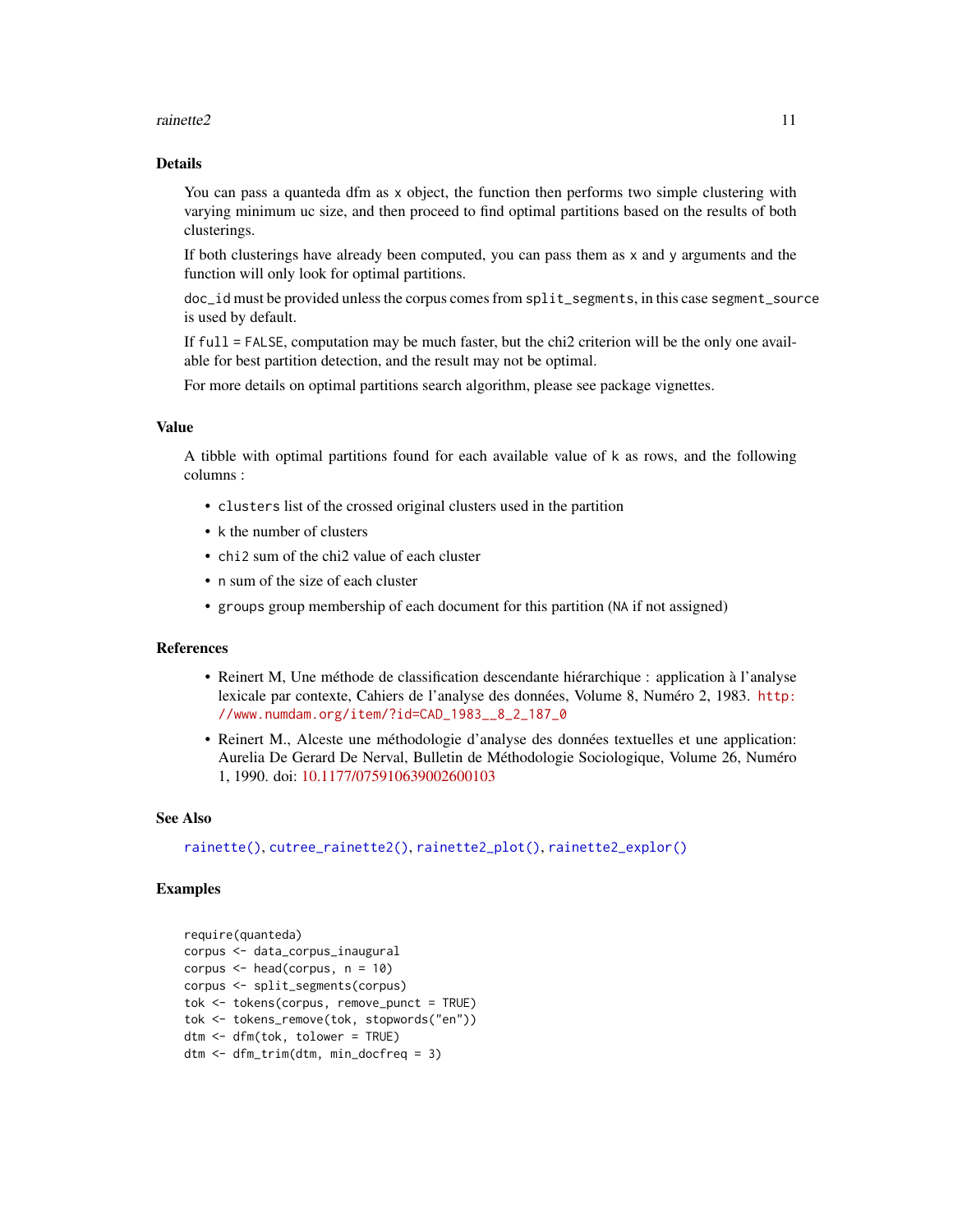```
res1 <- rainette(dtm, k = 5, min_segment_size = 10)
res2 <- rainette(dtm, k = 5, min_segment_size = 15)
res <- rainette2(res1, res2, max_k = 4)
```
<span id="page-11-1"></span>rainette2\_complete\_groups

*Complete groups membership with knn classification*

# Description

Starting with groups membership computed from a rainette2 clustering, every document not assigned to a cluster is reassigned using a k-nearest neighbour classification.

### Usage

```
rainette2_complete_groups(dfm, groups, k = 1, ...)
```
# Arguments

| dfm      | dfm object used for rainette2 clustering.                |
|----------|----------------------------------------------------------|
| groups   | group membership computed by cutree on rainette2 result. |
| k        | number of neighbours considered.                         |
| $\cdots$ | other arguments passed to FNN: : knn.                    |

#### Value

Completed group membership vector.

# See Also

[cutree\\_rainette2\(\)](#page-4-2), [FNN::knn\(\)](#page-0-0)

<span id="page-11-0"></span>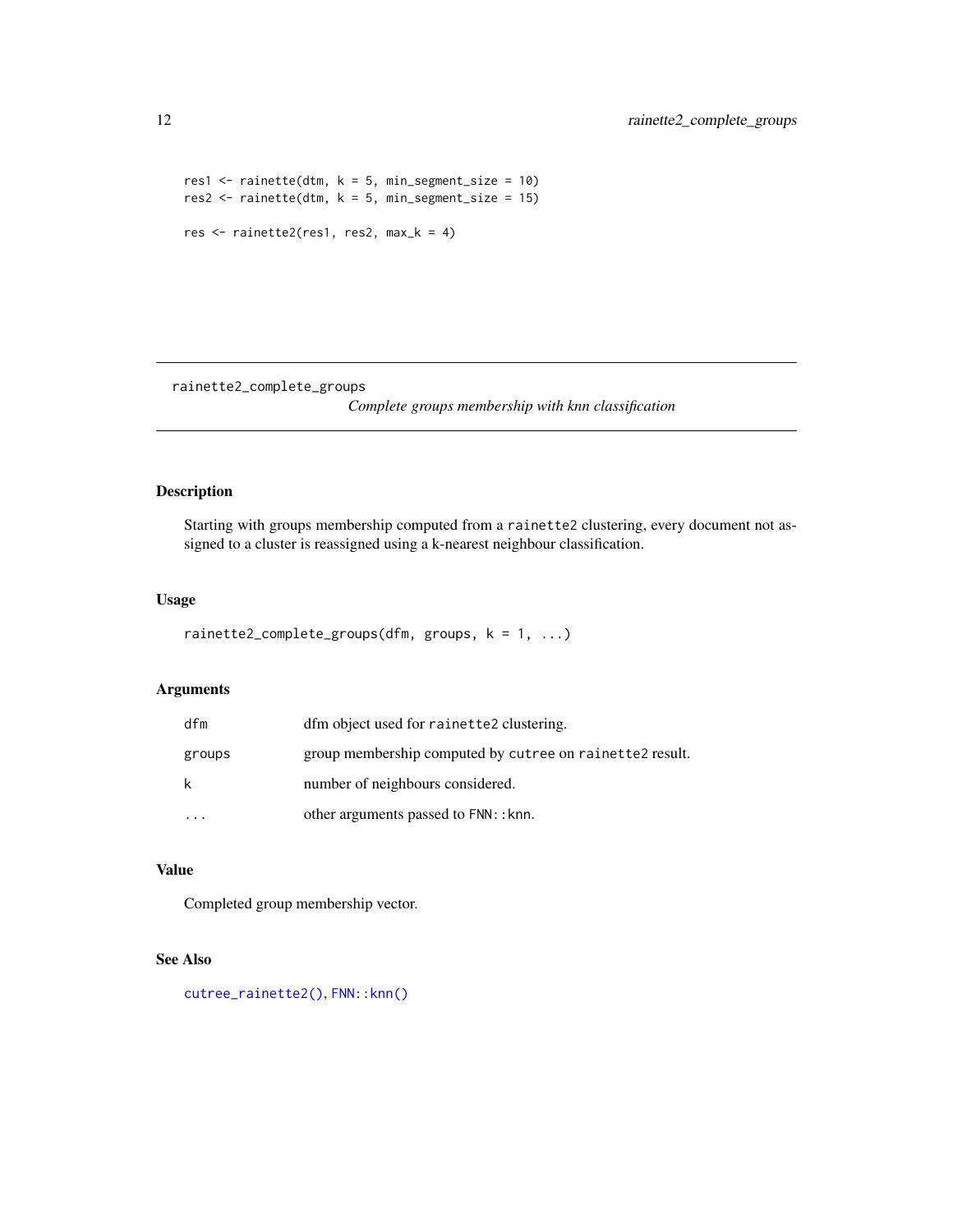<span id="page-12-2"></span><span id="page-12-0"></span>rainette2\_explor *Shiny gadget for rainette2 clustering exploration*

#### Description

Shiny gadget for rainette2 clustering exploration

#### Usage

rainette2\_explor(res, dtm = NULL, corpus\_src = NULL)

#### Arguments

| res        | result object of a rainette2 clustering            |
|------------|----------------------------------------------------|
| dtm        | the dfm object used to compute the clustering      |
| corpus_src | the quanteda corpus object used to compute the dtm |

## Value

No return value, called for side effects.

# See Also

[rainette2\\_plot\(\)](#page-12-1)

<span id="page-12-1"></span>

| rainette2_plot |  |  |  |  | Generate a clustering description plot from a rainette2 result |
|----------------|--|--|--|--|----------------------------------------------------------------|
|----------------|--|--|--|--|----------------------------------------------------------------|

# Description

Generate a clustering description plot from a rainette2 result

#### Usage

```
rainette2_plot(
  res,
  dtm,
 k = NULL,criterion = c("chi2", "n"),
  complete_groups = FALSE,
  type = c("bar", "cloud"),n_{\text{terms}} = 15,
  free_scales = FALSE,
 measure = c("chi2", "lr", "frequency", "docprop"),
  show_negative = FALSE,
  text_size = 10
\mathcal{E}
```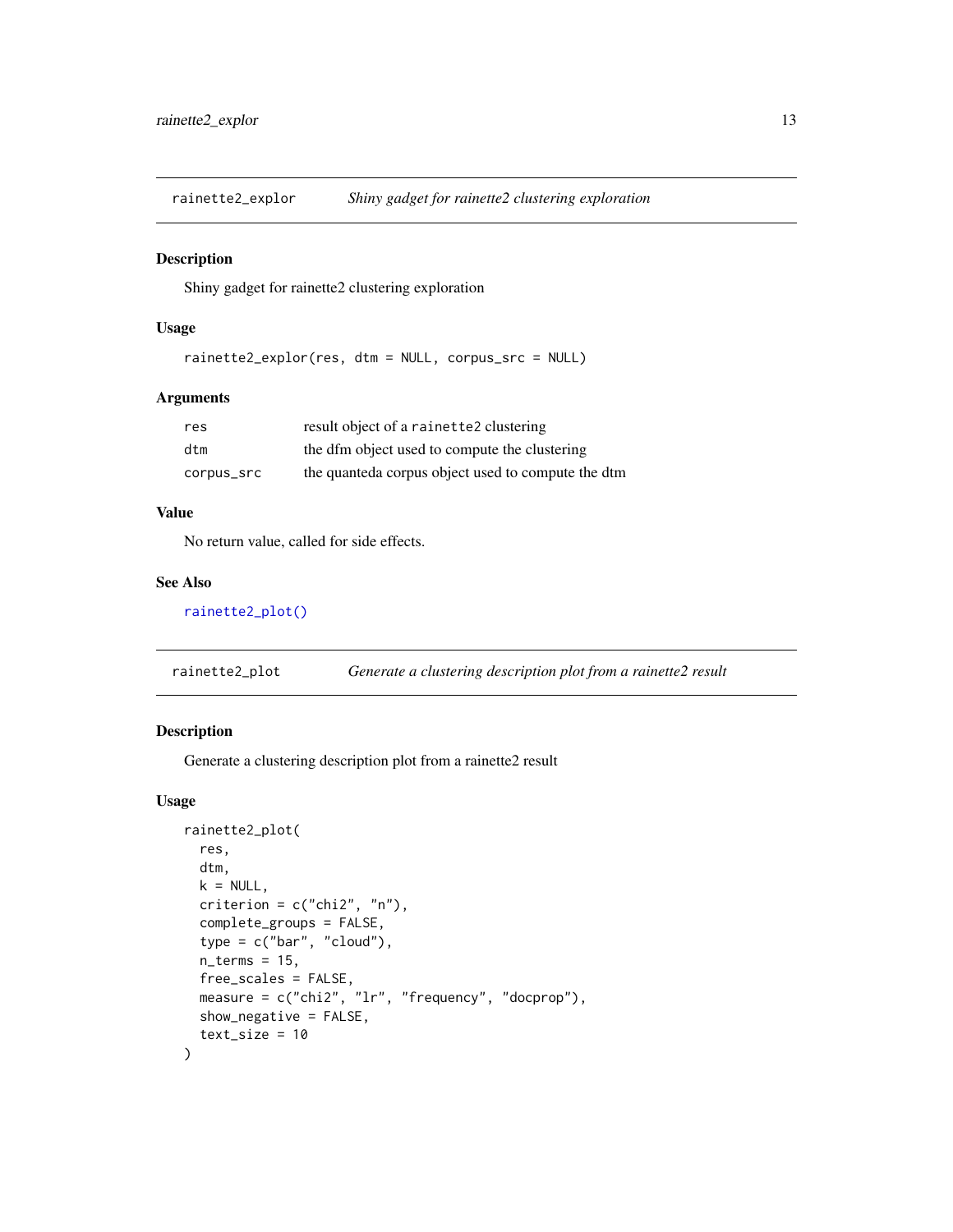# <span id="page-13-0"></span>Arguments

| res             | result object of a rainette2 clustering                                                                                                          |  |
|-----------------|--------------------------------------------------------------------------------------------------------------------------------------------------|--|
| dtm             | the dfm object used to compute the clustering                                                                                                    |  |
| k               | number of groups. If NULL, use the biggest number possible                                                                                       |  |
| criterion       | criterion to use to choose the best partition. chi 2 means the partition with the<br>maximum sum of chi2, n the partition with the maximum size. |  |
| complete_groups |                                                                                                                                                  |  |
|                 | if TRUE, documents with NA cluster are reaffected by k-means clustering ini-<br>tialised with current groups centers.                            |  |
| type            | type of term plots : barplot or wordcloud                                                                                                        |  |
| n_terms         | number of terms to display in keyness plots                                                                                                      |  |
| free_scales     | if TRUE, all the keyness plots will have the same scale                                                                                          |  |
| measure         | statistics to compute                                                                                                                            |  |
| show_negative   | if TRUE, show negative keyness features                                                                                                          |  |
| text_size       | font size for barplots, max word size for wordclouds                                                                                             |  |

# Value

A gtable object.

# See Also

[quanteda.textstats::textstat\\_keyness\(\)](#page-0-0), [rainette2\\_explor\(\)](#page-12-2), [rainette2\\_complete\\_groups\(\)](#page-11-1)

<span id="page-13-1"></span>

| rainette_explor | Shiny gadget for rainette clustering exploration |  |
|-----------------|--------------------------------------------------|--|
|-----------------|--------------------------------------------------|--|

# Description

Shiny gadget for rainette clustering exploration

# Usage

rainette\_explor(res, dtm = NULL, corpus\_src = NULL)

# Arguments

| res        | result object of a rainette clustering             |
|------------|----------------------------------------------------|
| dtm        | the dfm object used to compute the clustering      |
| corpus_src | the quanteda corpus object used to compute the dtm |

# Value

No return value, called for side effects.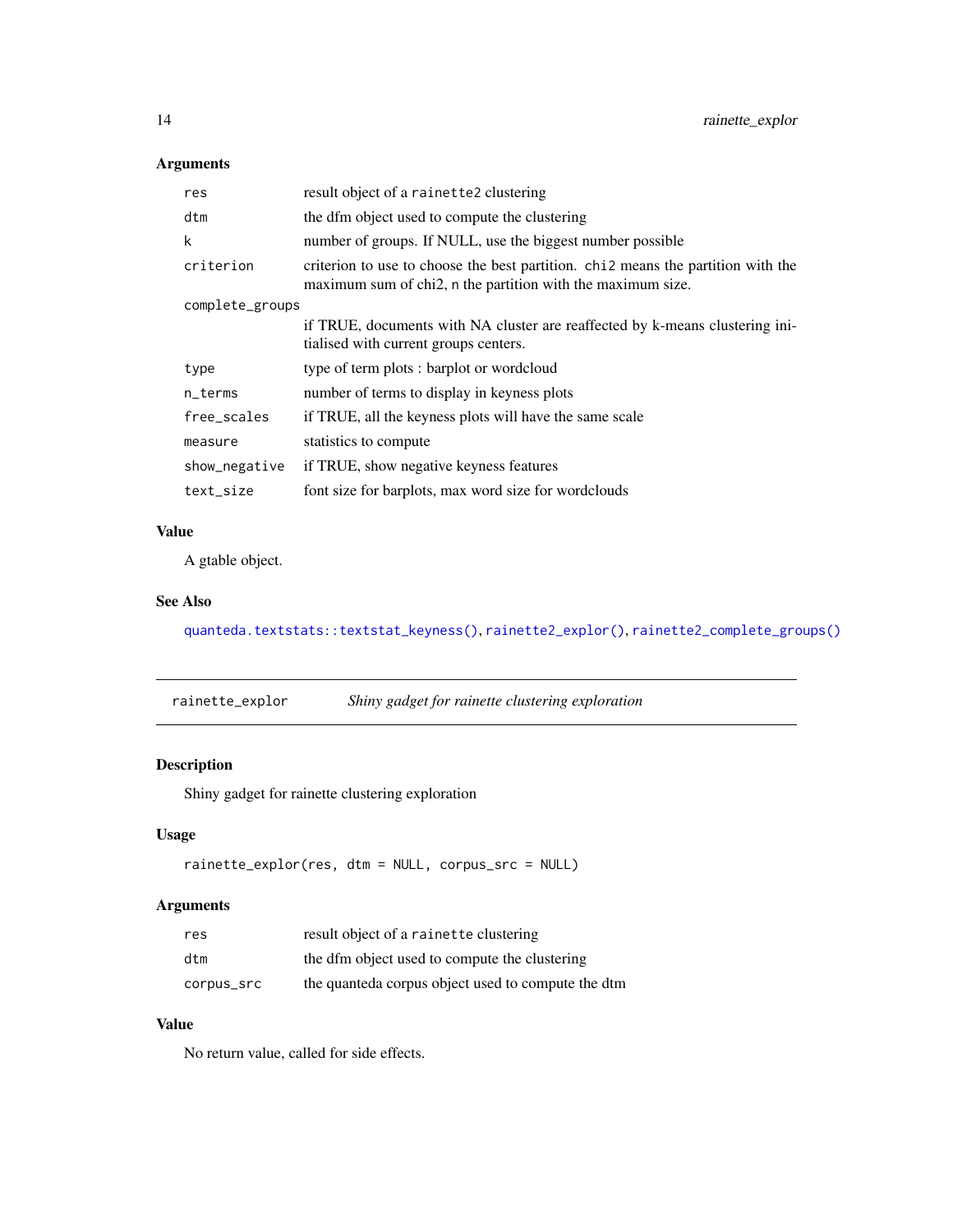<span id="page-14-0"></span>rainette\_plot 15

# See Also

rainette\_plot

# Examples

```
## Not run:
require(quanteda)
corpus <- data_corpus_inaugural
corpus <- head(corpus, n = 10)
corpus <- split_segments(corpus)
tok <- tokens(corpus, remove_punct = TRUE)
tok <- tokens_remove(tok, stopwords("en"))
dtm <- dfm(tok, tolower = TRUE)
dtm <- dfm_trim(dtm, min_docfreq = 3)
res \le- rainette(dtm, k = 3, min_segment_size = 15)
rainette_explor(res, dtm, corpus)
```

```
## End(Not run)
```
# <span id="page-14-1"></span>rainette\_plot *Generate a clustering description plot from a rainette result*

# Description

Generate a clustering description plot from a rainette result

#### Usage

```
rainette_plot(
  res,
  dtm,
 k = NULL,type = c("bar", "cloud"),n_{\text{terms}} = 15,
  free_scales = FALSE,
 measure = c("chi2", "lr", "frequency", "docprop"),
  show\_negative = FALSE,
  text_size = NULL,
  show_na_title = TRUE,
 cluster_label = NULL,
  keyness_plot_xlab = NULL
)
```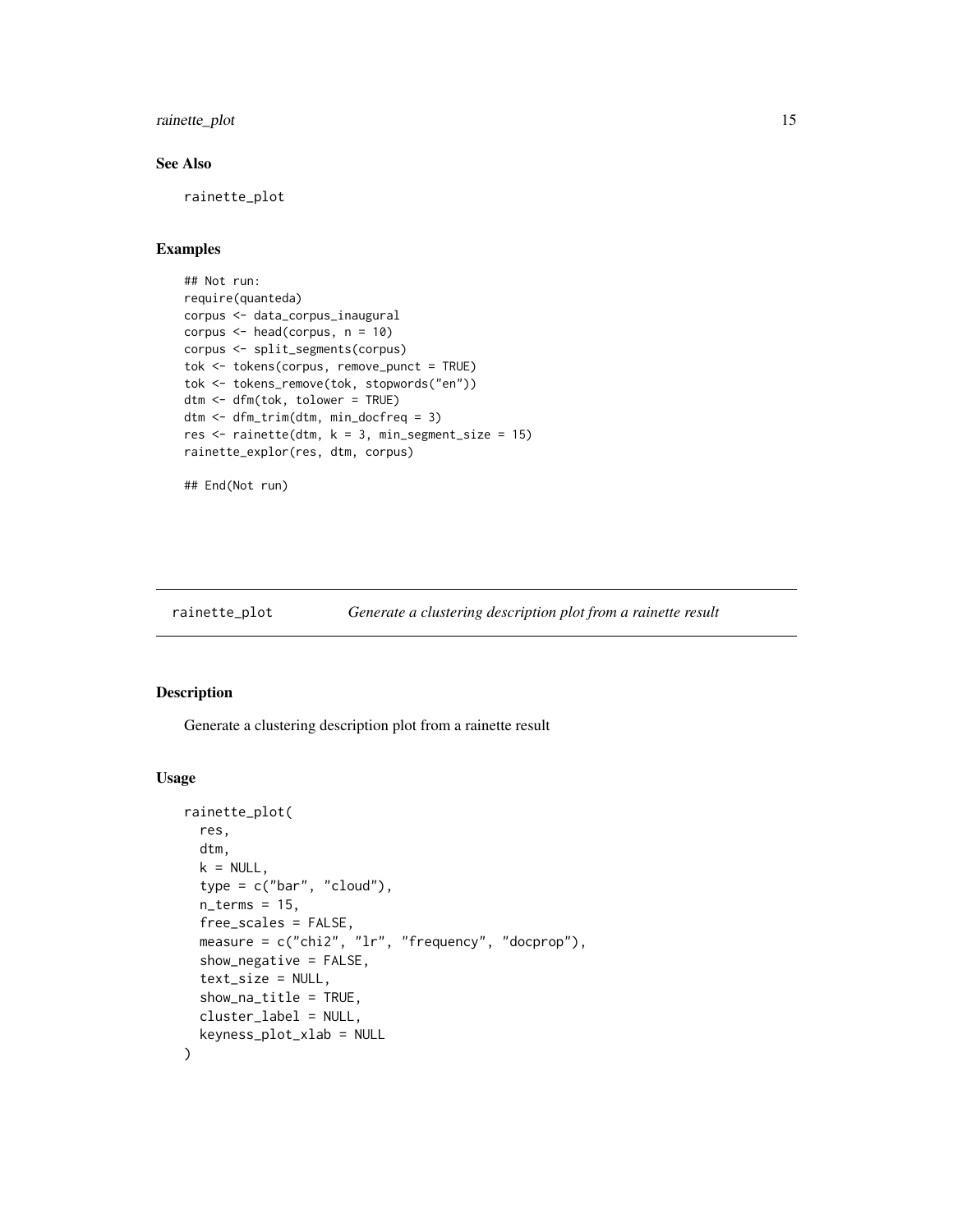# <span id="page-15-0"></span>Arguments

| result object of a rainette clustering                                                                                                   |
|------------------------------------------------------------------------------------------------------------------------------------------|
| the dfm object used to compute the clustering                                                                                            |
| number of groups. If NULL, use the biggest number possible                                                                               |
| type of term plots : barplot or wordcloud                                                                                                |
| number of terms to display in keyness plots                                                                                              |
| if TRUE, all the keyness plots will have the same scale                                                                                  |
| statistics to compute                                                                                                                    |
| if TRUE, show negative keyness features                                                                                                  |
| font size for barplots, max word size for wordclouds                                                                                     |
| if TRUE, show number of NA as plot title                                                                                                 |
| define a specific term for clusters identification in keyness plots. Default is<br>"Cluster" or "Cl." depending on the number of groups. |
| keyness_plot_xlab                                                                                                                        |
| define a specific x label for keyness plots.                                                                                             |
|                                                                                                                                          |

# Value

A gtable object.

# See Also

[quanteda.textstats::textstat\\_keyness\(\)](#page-0-0), [rainette\\_explor\(\)](#page-13-1), [rainette\\_stats\(\)](#page-16-1)

# Examples

```
require(quanteda)
corpus <- data_corpus_inaugural
corpus \leq head(corpus, n = 10)
corpus <- split_segments(corpus)
tok <- tokens(corpus, remove_punct = TRUE)
tok <- tokens_remove(tok, stopwords("en"))
dtm <- dfm(tok, tolower = TRUE)
dtm <- dfm_trim(dtm, min_docfreq = 3)
res \le rainette(dtm, k = 3, min_segment_size = 15)
rainette_plot(res, dtm)
```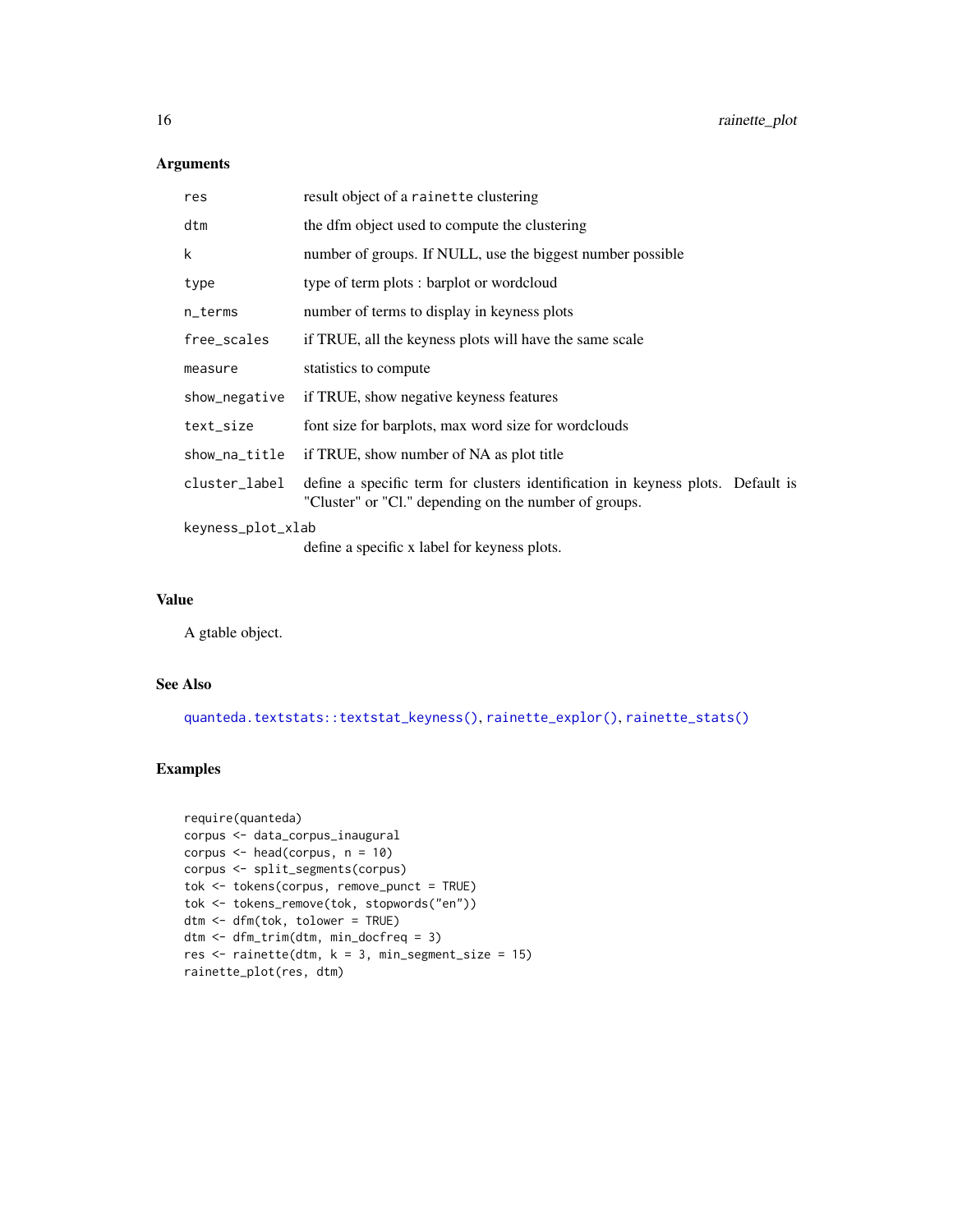<span id="page-16-1"></span><span id="page-16-0"></span>

#### Description

Generate cluster keyness statistics from a rainette result

#### Usage

```
rainette_stats(
  groups,
 dtm,
 measure = c("chi2", "lr", "frequency", "docprop"),
 n_{\text{terms}} = 15,
  show_negative = TRUE,
 max_p = 0.05\lambda
```
# Arguments

| groups        | groups membership computed by cutree_rainette or cutree_rainette2 |
|---------------|-------------------------------------------------------------------|
| dtm           | the dfm object used to compute the clustering                     |
| measure       | statistics to compute                                             |
| n_terms       | number of terms to display in keyness plots                       |
| show_negative | if TRUE, show negative keyness features                           |
| $max_p$       | maximum keyness statistic p-value                                 |

#### Value

A list with, for each group, a data.frame of keyness statistics for the most specific n\_terms features.

## See Also

[quanteda.textstats::textstat\\_keyness\(\)](#page-0-0), [rainette\\_explor\(\)](#page-13-1), [rainette\\_plot\(\)](#page-14-1)

# Examples

```
require(quanteda)
corpus <- data_corpus_inaugural
corpus \leq head(corpus, n = 10)
corpus <- split_segments(corpus)
tok <- tokens(corpus, remove_punct = TRUE)
tok <- tokens_remove(tok, stopwords("en"))
dtm <- dfm(tok, tolower = TRUE)
dtm <- dfm_trim(dtm, min_docfreq = 3)
res \le- rainette(dtm, k = 3, min_segment_size = 15)
```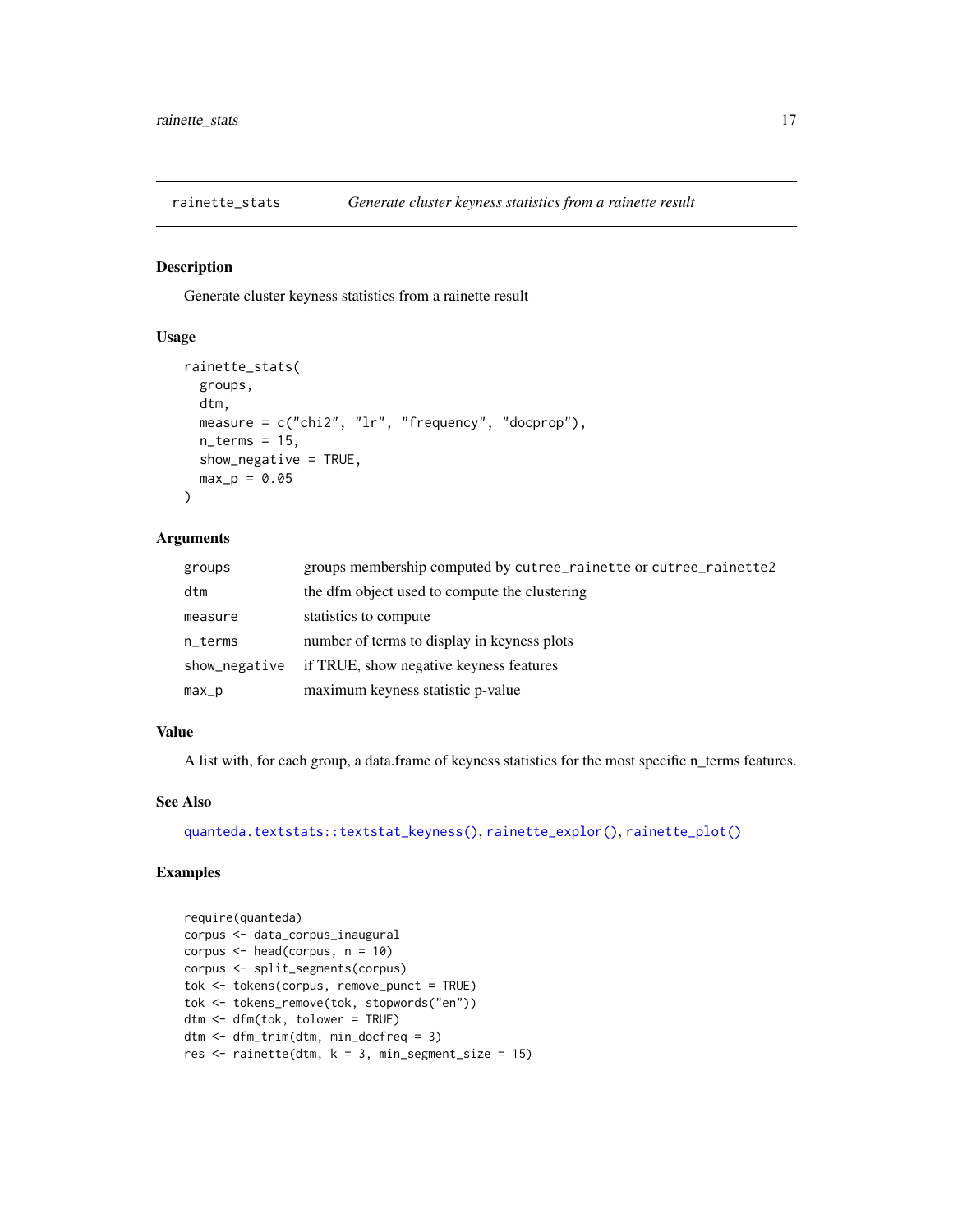```
groups \leq cutree_rainette(res, k = 3)
rainette_stats(groups, dtm)
```
select\_features *Remove features from dtm of each group base don cc\_test and tsj*

#### Description

Remove features from dtm of each group base don cc\_test and tsj

#### Usage

```
select_features(m, indices1, indices2, cc_test = 0.3, tsj = 3)
```
# Arguments

| m        | global dtm                                                                       |
|----------|----------------------------------------------------------------------------------|
| indices1 | indices of documents of group 1                                                  |
| indices2 | indices of documents of group 2                                                  |
| cc_test  | maximum contingency coefficient value for the feature to be kept in both groups. |
| tsi      | minimum feature frequency in the dtm                                             |

#### Details

Internal function, not to be used directly

### Value

```
a list of two character vectors : cols1 is the name of features to keep in group 1, cols2 the name
of features to keep in group 2
```
<span id="page-17-1"></span>split\_segments *Split a character string or corpus into segments*

# Description

Split a character string or corpus into segments, taking into account punctuation where possible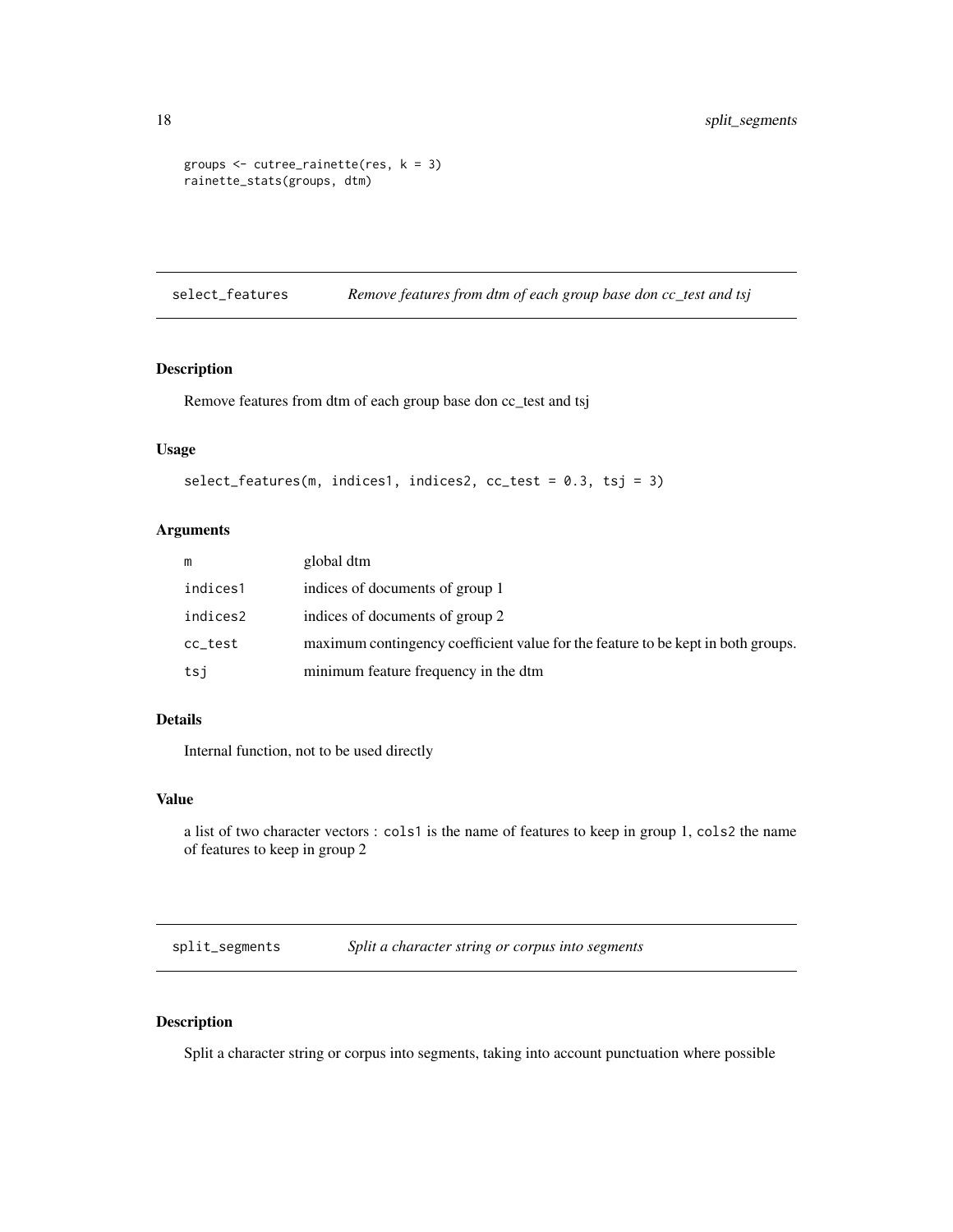# <span id="page-18-0"></span>switch\_docs 19

#### Usage

```
split_segments(obj, segment_size = 40, segment_size_window = NULL)
## S3 method for class 'character'
split_segments(obj, segment_size = 40, segment_size_window = NULL)
## S3 method for class 'Corpus'
split_segments(obj, segment_size = 40, segment_size_window = NULL)
## S3 method for class 'corpus'
split_segments(obj, segment_size = 40, segment_size_window = NULL)
## S3 method for class 'tokens'
split_segments(obj, segment_size = 40, segment_size_window = NULL)
```
#### Arguments

| obi                 | character string, quanteda or tm corpus object              |
|---------------------|-------------------------------------------------------------|
| segment_size        | segment size (in words)                                     |
| segment_size_window |                                                             |
|                     | window around segment size to look for best splitting point |

# Value

If obj is a tm or quanteda corpus object, the result is a quanteda corpus.

# Examples

```
require(quanteda)
split_segments(data_corpus_inaugural)
```

```
switch_docs Switch documents between two groups to maximize chi-square value
```
#### Description

Switch documents between two groups to maximize chi-square value

#### Usage

switch\_docs(m, indices, max\_index, max\_chisq)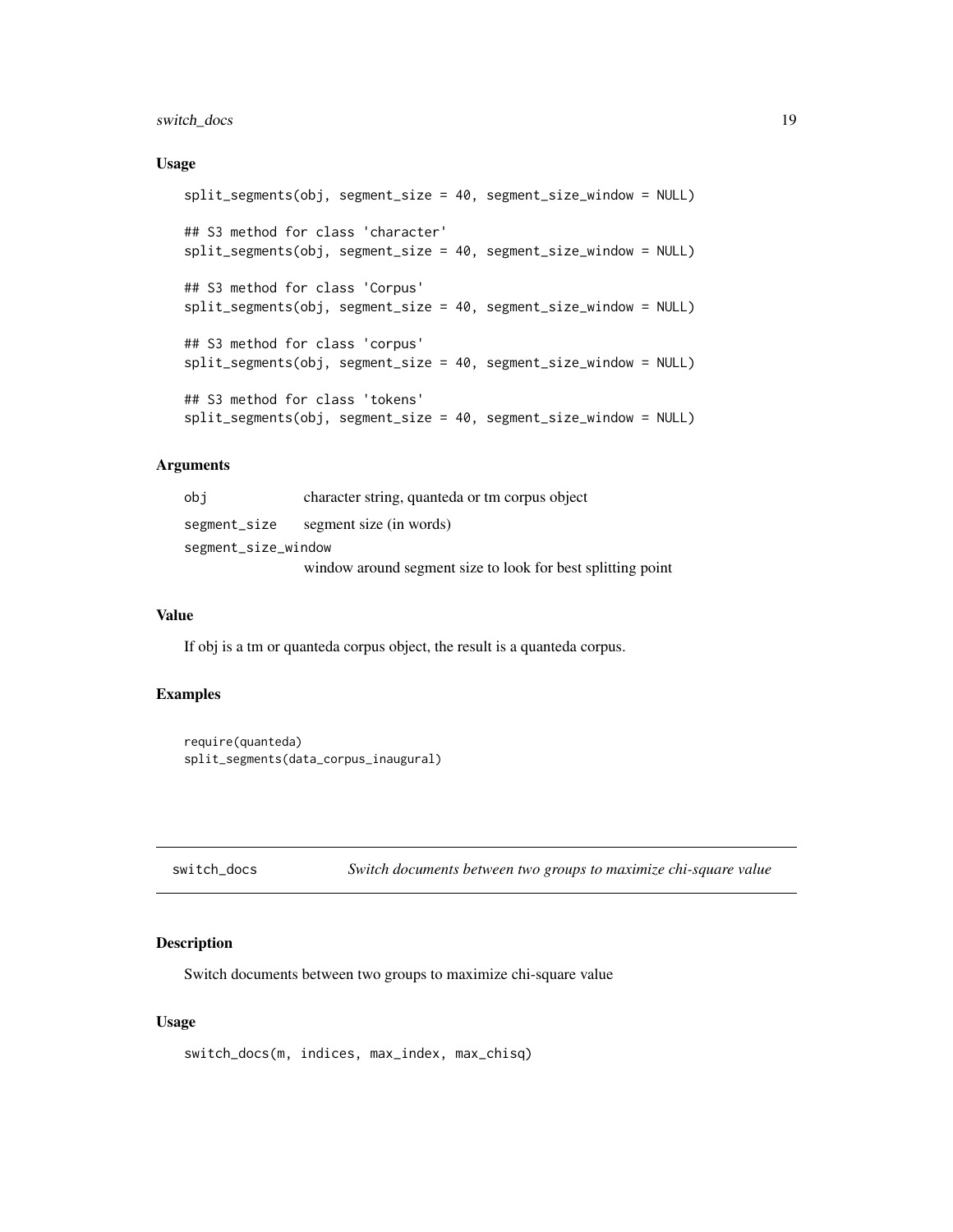# Arguments

| m                     | original dtm                                           |
|-----------------------|--------------------------------------------------------|
| indices               | documents indices orderes by first CA axis coordinates |
| max_index             | document index where the split is maximum              |
| $max_{-\text{chisq}}$ | maximum chi-square value                               |

# Details

Internal function, not to be used directly

# Value

a list of two vectors indices1 and indices2, which contain the documents indices of each group after documents switching, and a chisq value, the new corresponding chi-square value after switching